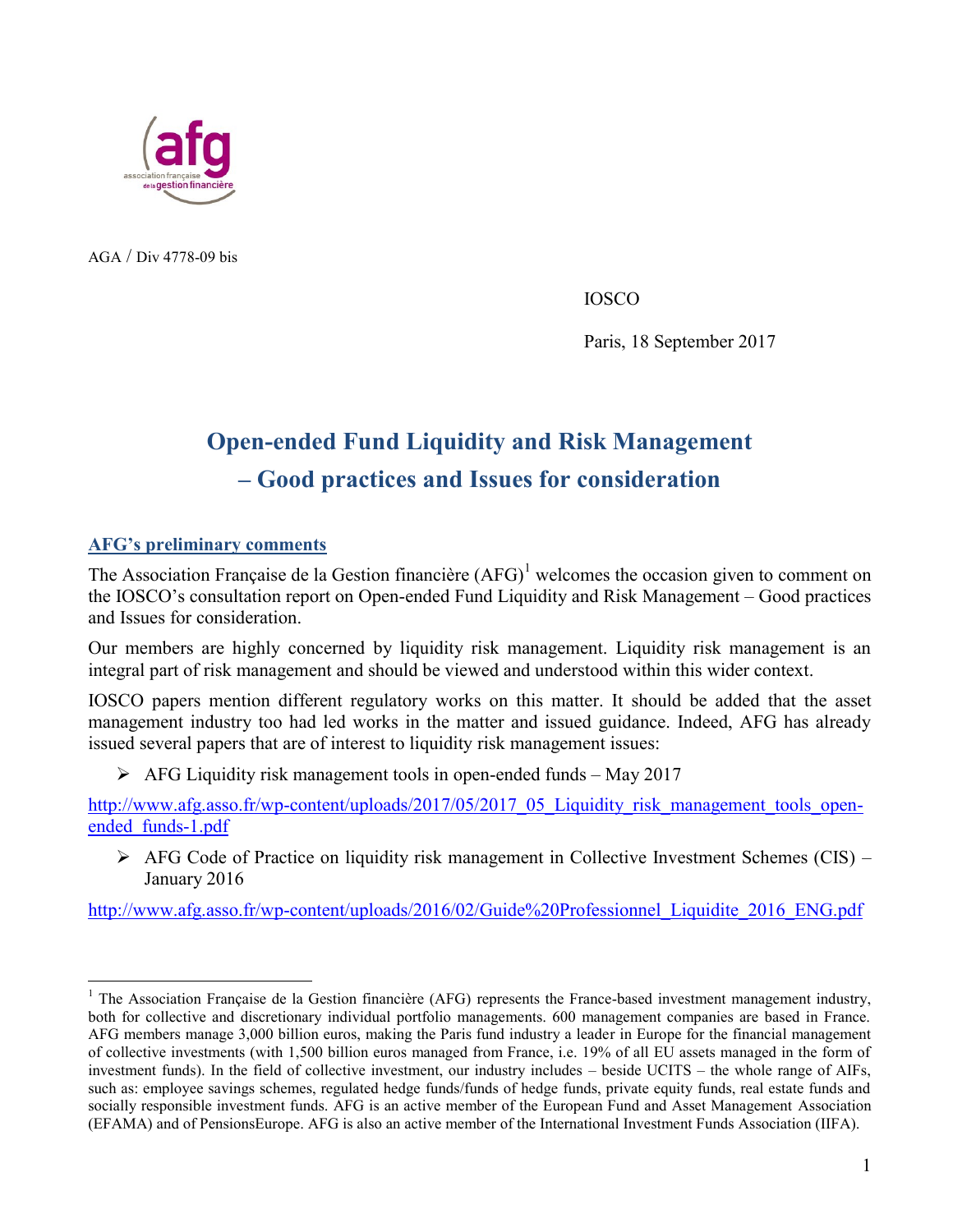$\triangleright$  (already mentioned by IOSCO) AFG Code of conduct for asset managers using Swing Pricing and variable anti-dilution levies (ADL) - 2014 / Modified January 2016

[http://www.afg.asso.fr/wp-content/uploads/2014/06/GuidePro\\_SwingPricing\\_actualise\\_2016\\_ENG.pdf](http://www.afg.asso.fr/wp-content/uploads/2014/06/GuidePro_SwingPricing_actualise_2016_ENG.pdf)

## **Please see hereafter AFG's comments on this IOSCO "Good Practices" document**

- First, such a document should be available in all IOSCO members' languages because actors need to be able to understand it and refer to it if they need so. It is therefore frustrating that native English speaking companies and global companies be advantaged in this IOSCO process.
- $\triangleright$  Second, AFG thinks this paper is well written with useful examples of good practices and that it gives interesting views on different countries' practices.

More specifically, please see our remarks:

- We appreciate the in depth and useful work done by IOSCO in the "Good practices document" but insist on this document being understood as a reference point and not as a recommendation or requirement. Every fund is different and it can evolve in an infinite type of market liquidity contexts. Flexibility is therefore key. We would also like to recall that liquidity is not a stable concept and there should be flexibility in the manner firms handle with the matter so as to be efficient relative to the market stance. AFG considers that it is not possible to know with certainty what impact future events might have on portfolio holdings and that over (ante) reacting may also prove to be harmful by advancing or exacerbating a market situation.
- If we agree that some transformation is consubstantial in a collective scheme, we do not think that it is of magnitude. On the contrary, excess transformation bears too high risks and this subject has already been analysed by the FSB within systemic risk discussions. Therefore, we continue to advocate that there is no transformation risk with mutual funds.
- Our members are highly concerned by liquidity risk management. Liquidity risk management is an integral part of risk management and should be viewed and understood within this wider context.
- Regarding the continuous monitoring of liquidity, AFG totally disagrees with the bucketing method and with the idea of maintaining "sterilised" liquidity in all funds. Envisaging that there is merit in setting up immediate liquidity "buckets" in all types of funds is a false good idea. This cushion represents one technique that may be adapted in some situations, such as for instance for funds where the expectation in terms of liquidity is high as this is identified as the promise of the fund to its investors (money market funds for instance). Sterilising all that money globally is also totally counterproductive in terms of investment for the financing of the economy. We propose to avoid any confusion and delete the second bullet point on the middle of page 5.
- Regarding the definition of "liquid assets", we would like to recall that in Europe UCITS fund invest in assets which are considered liquid by nature. The frontier of the actual more or less liquidity in the market may fluctuate and we prefer in Europe to speak in terms of eligible or non-eligible assets. Setting an arbitrary limit when investing on a certain market related definition of "illiquid" assets is an uneasy concept. Regarding the "limits on time allowed to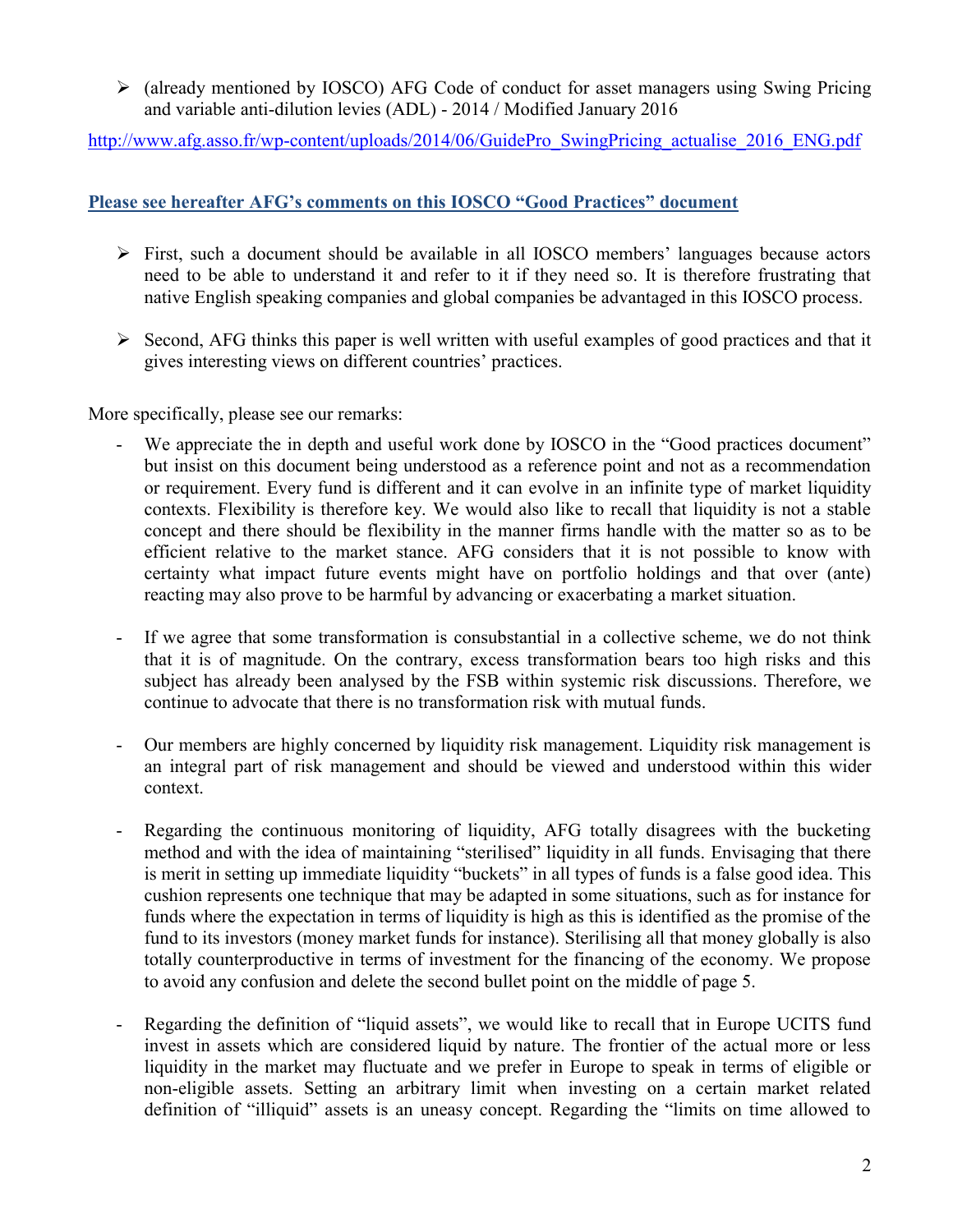correct unintended limit breaches", we prefer the UCITS concept which does not define any timeframe, but subjects it to the manager acting in the best interest of unitholders. We suggest to delete the two parenthesis on the last two bullet points on top pf page 8.

- AFG would like to recall that knowledge on the investors base is still at work, at a very early stage. We need to have the time to gain in maturity and also for the ecosystem to accept to give us this information on end clients and not invoke confidentiality reasons. One should not make too much emphasis on the usefulness and achievements on the liability analysis. This is not an exact science and when a serious crisis arises, no profiling or other means employed might prove helpful. We have also to insist on the fact that "getting the big picture" on the major holdings by clients will certainly be effective and there is no need to go identify and aggregate each retail holding. Cost efficiency is key so as to be able to have the big picture early enough...
- This being said, in order to provide sustainable finance to sustainable economic growth, there is a need to match long term savings with long term investment. In such a context, liquidity should not be the unavoidable requirement for any type of fund. It is a requirement for UCITs but the market needs long term AIFs shaped for retail investors that could invest in long term assets. For these funds, liquidity requirements should be very different and this would be to the benefit of investors who could get better returns and be less exposed to short term fluctuations of markets.
- We agree with IOSCO regarding the highly relevant link between liquidity and valuation.
- AFG insists on the distinction to be made between redemptions and runs. Funds may encounter situations of high redemptions and be perfectly able to deal with them (IOSCO cites by the way some examples). Runs are very particular events, highly rare and extreme in nature. They are linked to an "embedded" first mover advantage, like it was the case with the implicit guarantee on CNAV funds sold in the US. AFG disagrees with IOSCO regularly mentioning in these two consultation papers of the "first mover advantage" associated with funds in general.
- Regarding gates, we agree with IOSCO that they may be used in certain normal conditions for certain types of funds. It may be added as an *Advantage* in the table for Gates that it is a step before suspension, it may help in intermediary situation instead of using the last recourse arm which is the suspension.
- AFG believes that liquidity risk management details must remain non-public, but made available to regulators. Some confidentiality should be kept so as not to undermine the efficiency of the risk measure. For instance, AFG backed by AMF has issued Guidance regarding the swing pricing mechanism where the manager is encouraged to give "*only general principles of the chosen methodology. Furthermore, it should not disclose parameters that are too detailed and recent so that to enable an investor to amend his/her subscription or redemption strategy so as to take advantage of more advantageous conditions and thus reduce the Swing Pricing mechanism's efficiency. In particular, the management company does not communicate (in writing or orally) the current levels of the trigger thresholds. To this end, it notably ensures that the internal circuits of information are restricted to favour the conservation of the confidential character of this piece of information.*"
- Regarding the Side Pockets, AFG would like that be added as an *Advantage* in the table that the Side Pocket ensures fair treatment among investors as they get an equal share on the illiquid/distressed portion of the portfolio. We do not agree that Side Pockets be mandatorily